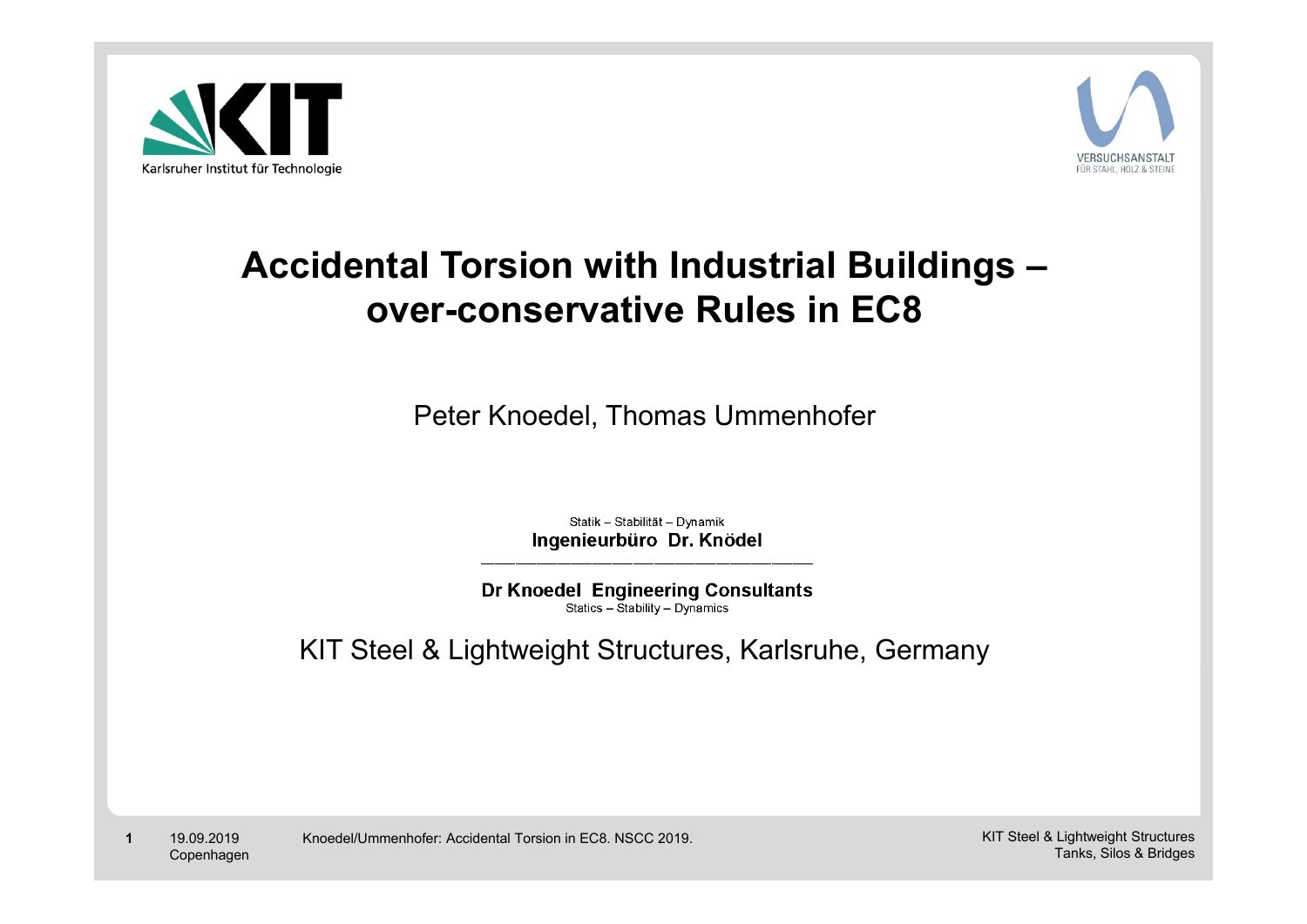

# **Contents**



We look at structural design of a steel structure subjected to earthquakes strictly from a designers point of view

- Note on Levels of Engineering Effort
- **Provisions in FC8-1**
- $\blacksquare$  How seismic design is done  $-$  and a fictitious torque problem
- **Proposal for an amendment in EC8-1**

Definition: "Torsion" is around a vertical axis of a building structure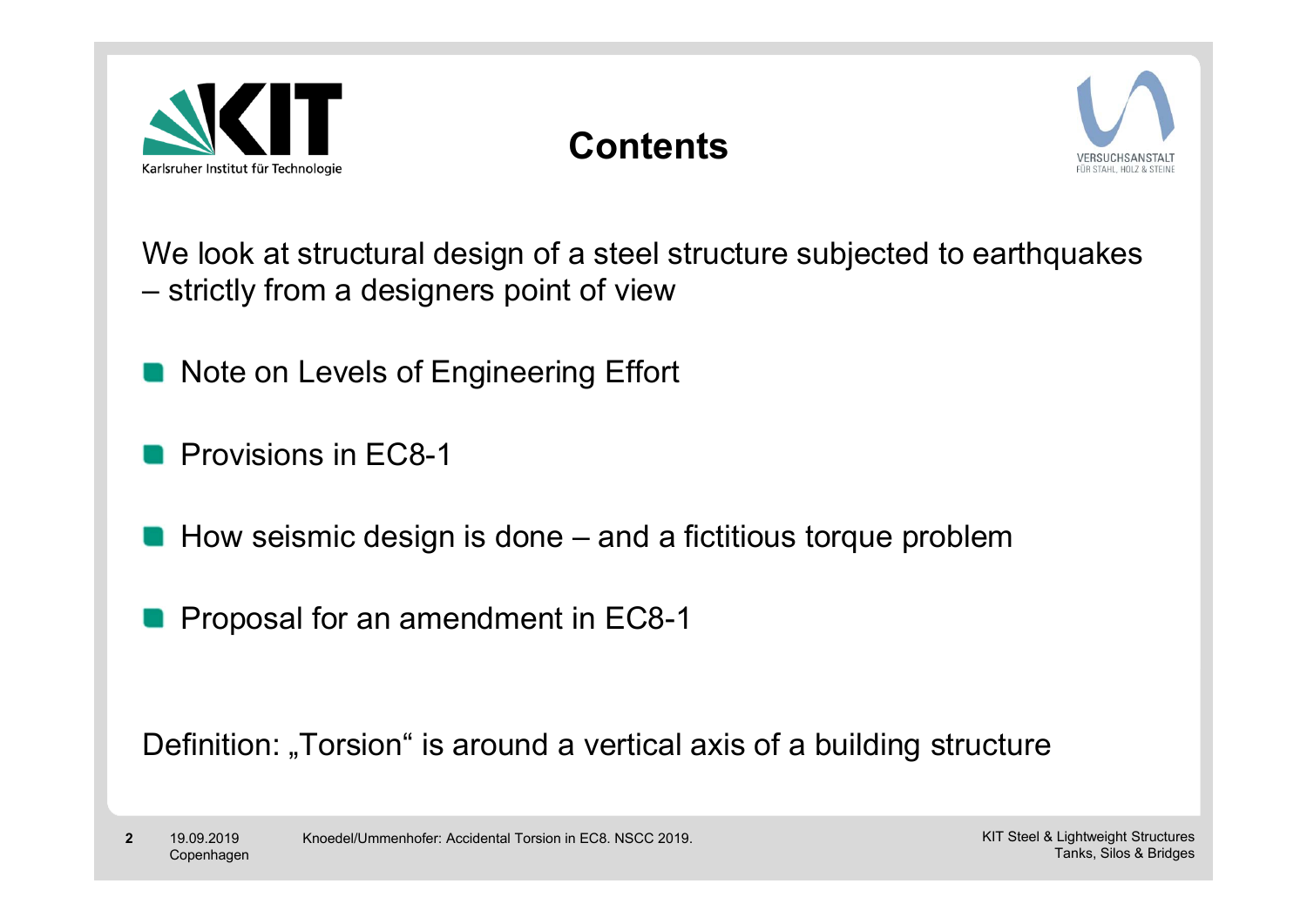

# **Levels of Engineering Effort**



**For a nuclear power plant you are doing as much as needed – and you** are being payed for it (Olkiluoto 3, courtesy of Hodapp, D- 77855 Achern, Germany)





This contribution is on five-hours-seismic design of simple steel structures, such as warehouses or plant construction

**3** 19.09.2019 Copenhagen Knoedel/Ummenhofer: Accidental Torsion in EC8. NSCC 2019. KIT Steel & Lightweight Structures Tanks, Silos & Bridges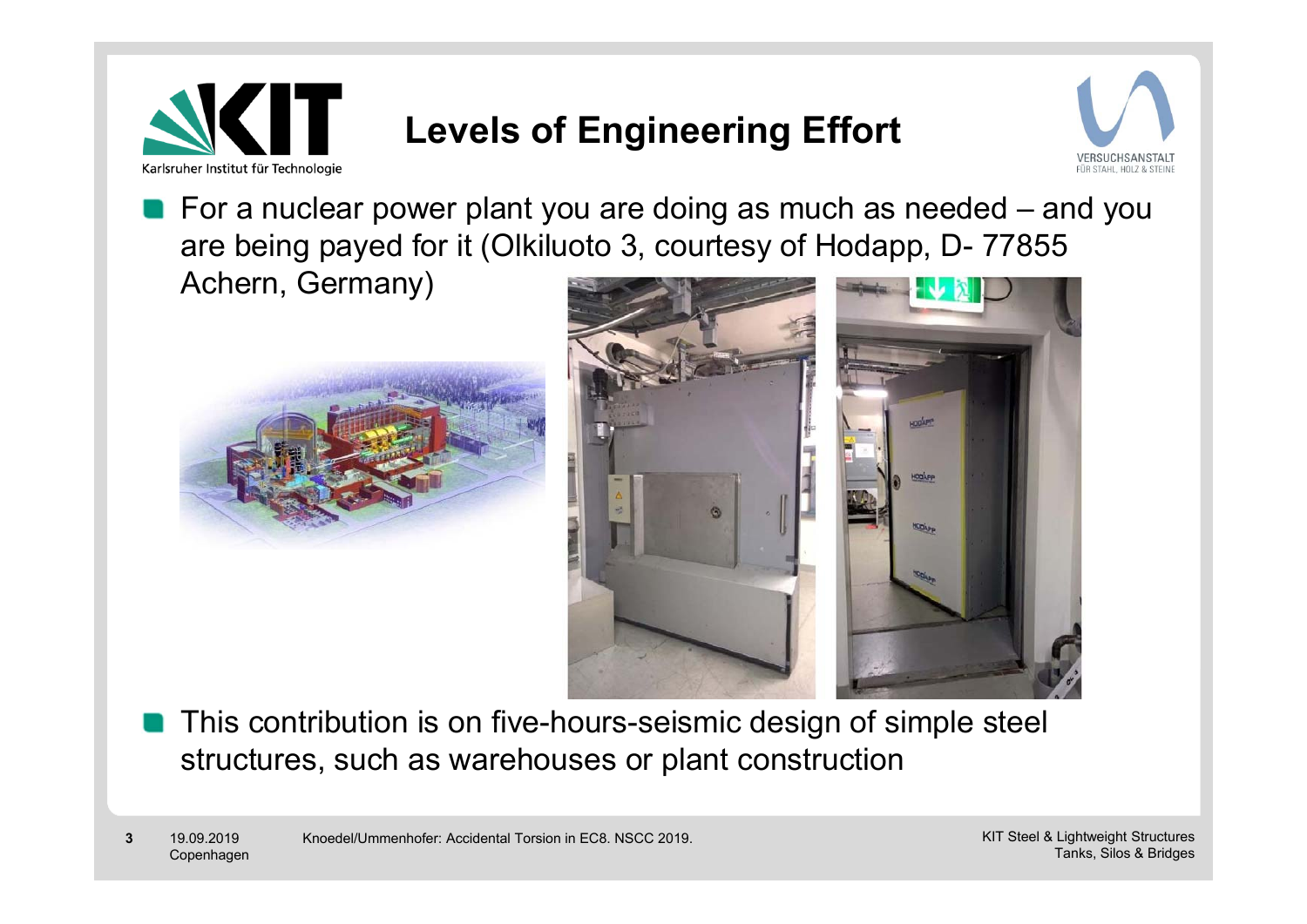

### **Provisions in EC8-1**



- Clause 3.2.2.4 (1) eq. 3.12 on displacements  $d_q = 0.025 \cdot a_q \cdot S \cdot T_c \cdot T_D$
- Clause 4.3.2 (1)P eq. 4.3 on centroid dislocation  $e_{a,i} = \pm 0.05 \cdot L_i$
- Clause 4.3.3.2.4 (1) eq. 4.12 on simplified design  $\delta = 1 + 0.6 \cdot \frac{x}{y}$  $L_{\boldsymbol e}$ For a typical steel storage building with bracing in opposite walls:  $\delta = 1 + 0.6 \cdot$  $\frac{0.5 \cdot L_e}{L_e} = 1.3$
- Aim of this paper is to get rid of these 30 %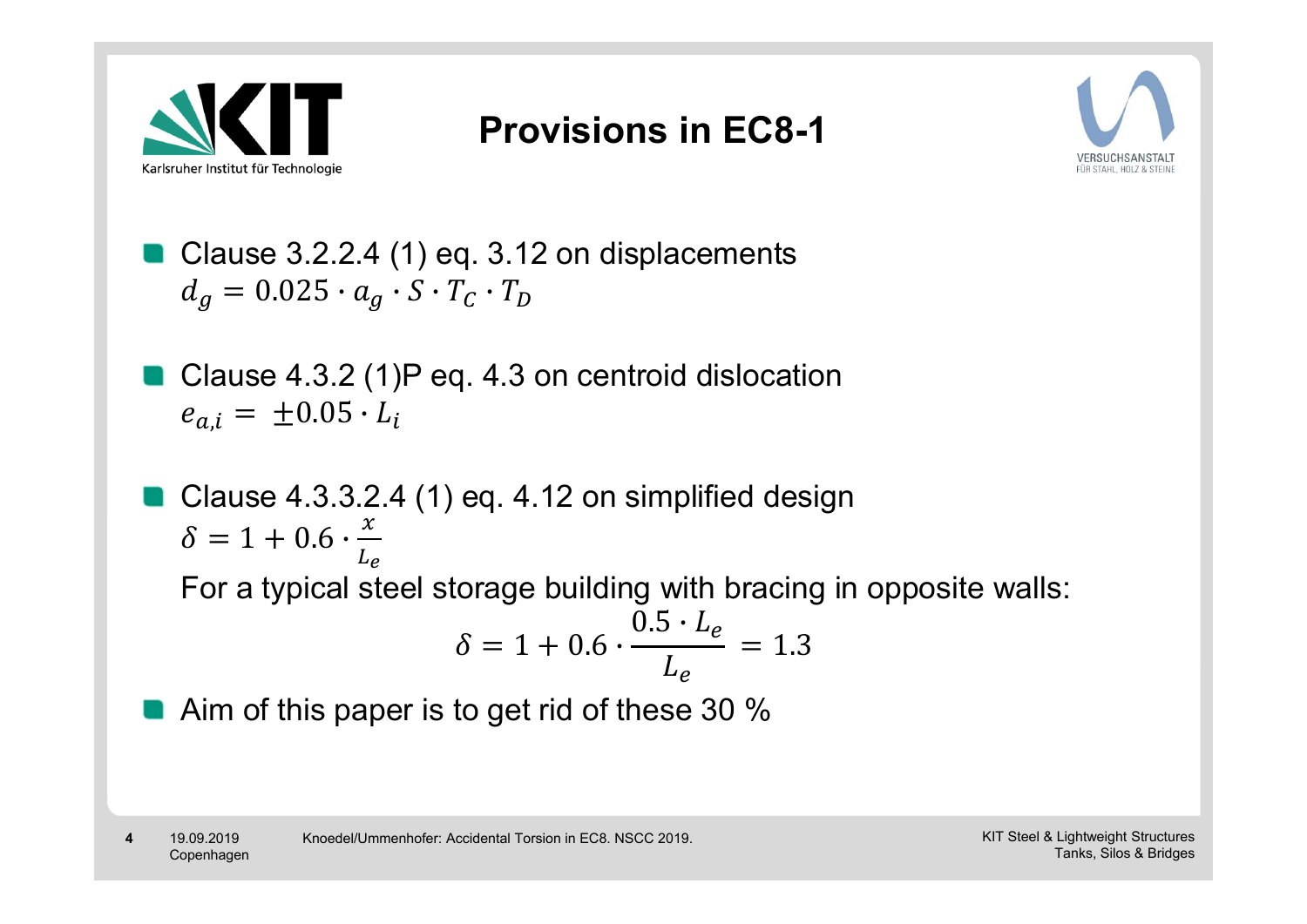

### **Example Structure**





- Courtesy of Dieffenbacher, D-75031 Eppingen, Germany, taken from Knoedel/Hrabowski/Ummenhofer Eurosteel 2014.
- More examples with exemplary seismic design are given in the paper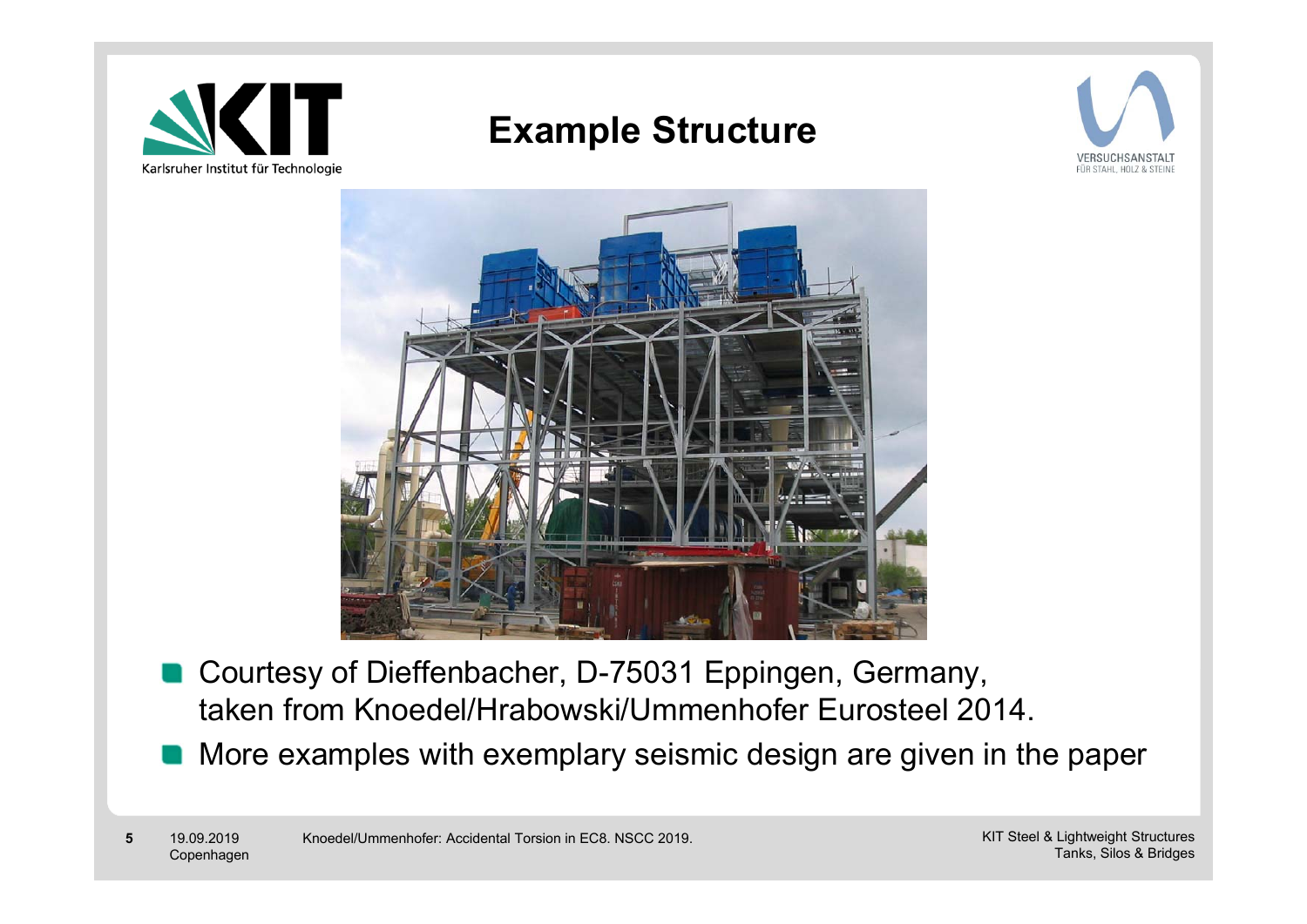

# **How seismic design is done**



Simple way (lateral force method): get effective horizontal acceleration  $S_{d,hor,max} = a_g \cdot S \cdot \frac{2.5}{a}$ 

Plateau value might be reduced in case of favourable eigenfrequencies

Get your base shear (total horizontal seismic force (=reaction)

$$
F_b = S_{d,hor} \cdot m
$$

load your structure horizontally with loads proportional to the masses

- You have accounted for distributed snow on the roof; eccentric hanging crane loads assigned to one bracing
- Thus, you did translatory design for the two major axes
- Is there a possible way of having bigger bracing forces due to torsional effects?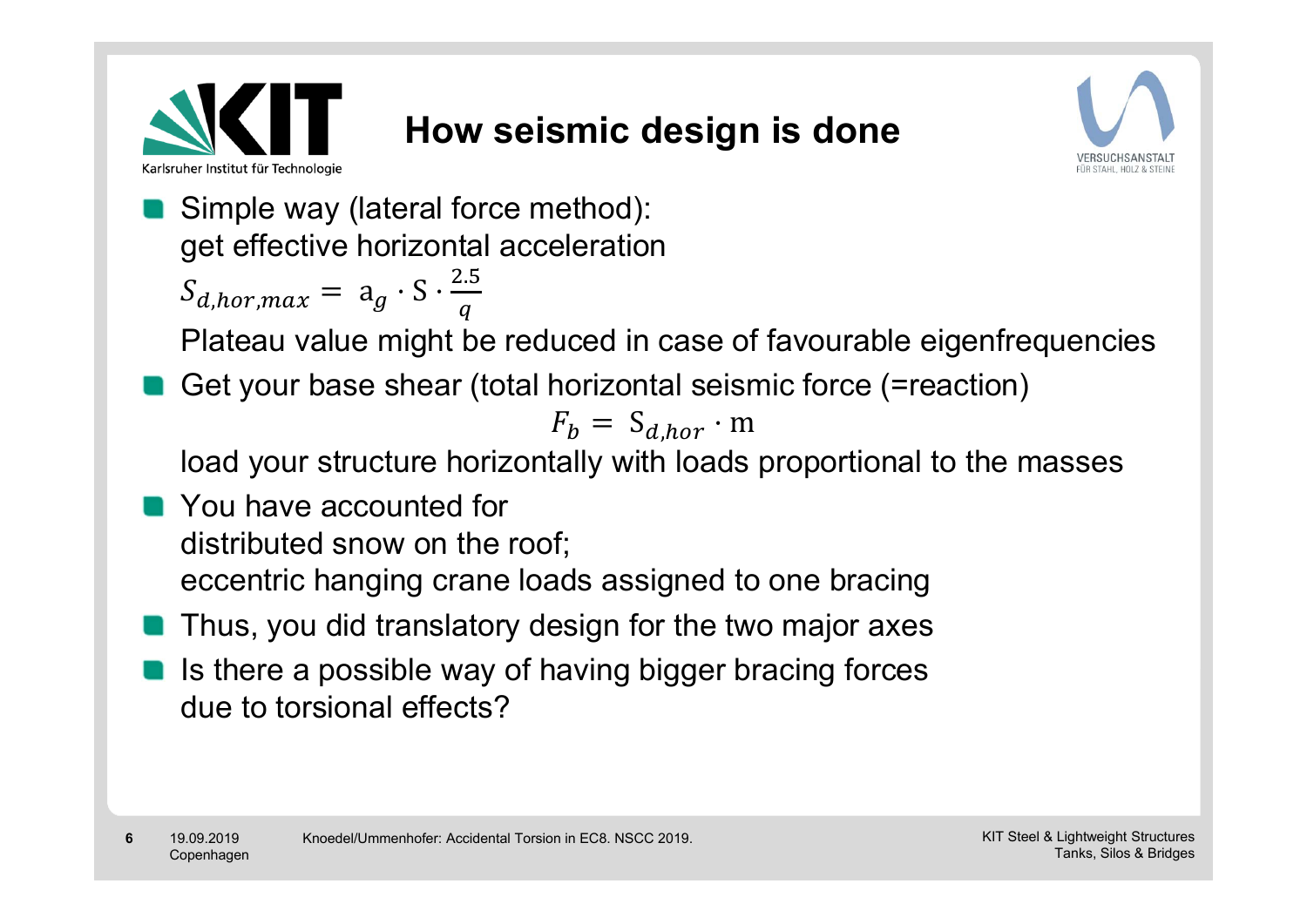

- You designed already for the big vector of the left bracing
- Taking off the snow from the right hand side of the roof, **COL** does not increase the forces in the left bracing
- Torque also activates the bracings in the gable walls again, your left bracing will not receive bigger forces